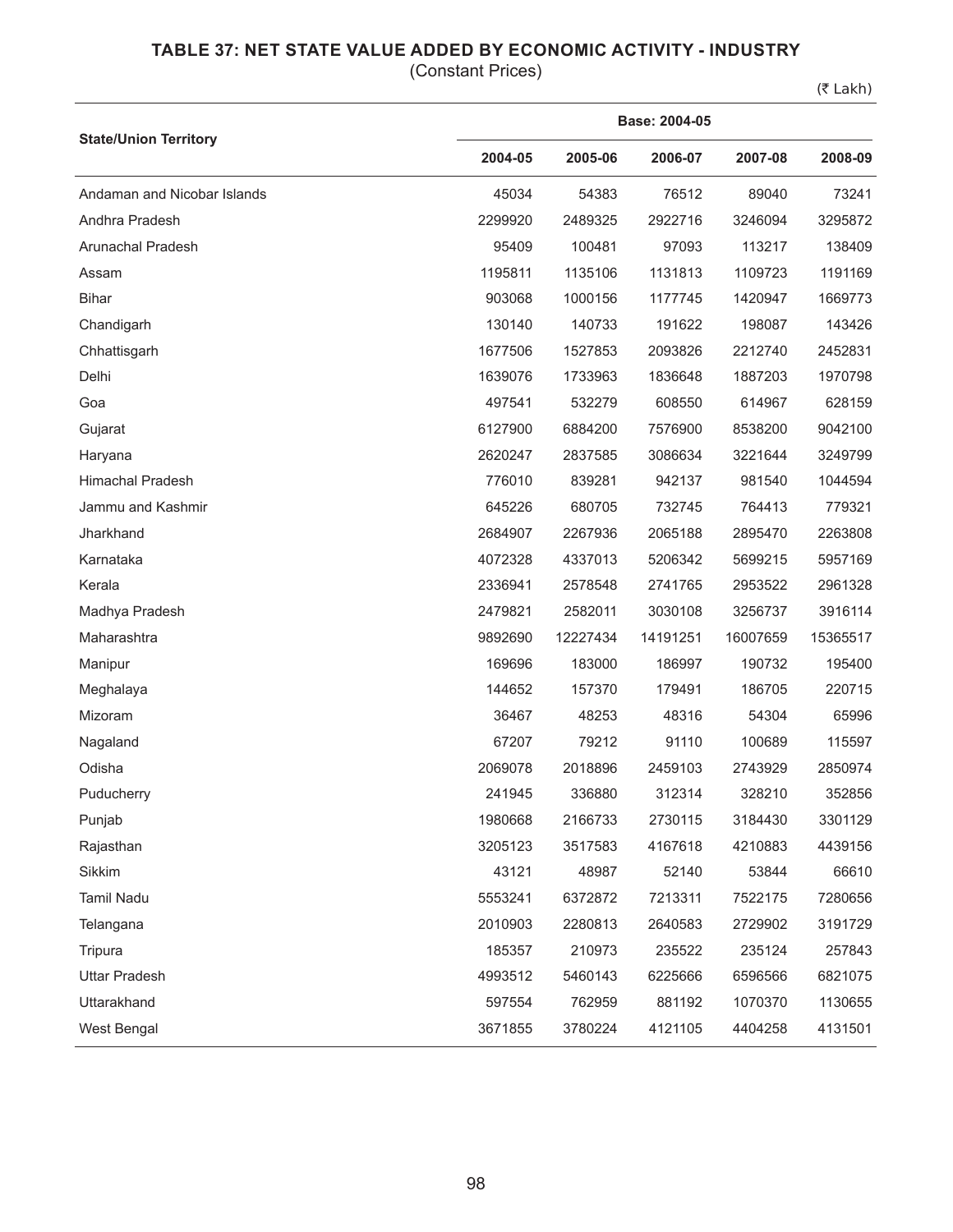## **TABLE 37: NET STATE VALUE ADDED BY ECONOMIC ACTIVITY - INDUSTRY**

(Constant Prices) *(Contd.)*

(₹ Lakh)

|                              |          | Base: 2004-05 |          |          |          |          |  |  |  |
|------------------------------|----------|---------------|----------|----------|----------|----------|--|--|--|
| <b>State/Union Territory</b> | 2009-10  | 2010-11       | 2011-12  | 2012-13  | 2013-14  | 2014-15  |  |  |  |
| Andaman and Nicobar Islands  | 71438    | 76099         | 76737    | 78246    | 80558    |          |  |  |  |
| Andhra Pradesh               | 3364594  | 3410828       | 3535466  | 3361891  | 3381626  | 3565323  |  |  |  |
| Arunachal Pradesh            | 124510   | 142228        | 136038   | 116758   | 143367   | 158038   |  |  |  |
| Assam                        | 1316403  | 1317071       | 1361974  | 1409167  | 1442642  | 1508308  |  |  |  |
| <b>Bihar</b>                 | 1905694  | 2470609       | 2489023  | 2465639  | 2770836  | 3027572  |  |  |  |
| Chandigarh                   | 174083   | 165822        | 171641   | 170929   | 172545   |          |  |  |  |
| Chhattisgarh                 | 2333105  | 2261446       | 2505752  | 2495556  | 2502658  | 2544412  |  |  |  |
| Delhi                        | 1939454  | 1908374       | 1799774  | 1903568  | 1808470  | 1896448  |  |  |  |
| Goa                          | 684064   | 771954        | 766146   | 739785   | 763192   |          |  |  |  |
| Gujarat                      | 11380400 | 11726282      | 12208606 | 12923705 | 13413821 |          |  |  |  |
| Haryana                      | 3711805  | 3834251       | 4103104  | 4307584  | 4441919  | 4661088  |  |  |  |
| <b>Himachal Pradesh</b>      | 1145947  | 1186714       | 1240465  | 1282827  | 1317025  |          |  |  |  |
| Jammu and Kashmir            | 804765   | 785254        | 799617   | 838556   | 890781   | 902190   |  |  |  |
| Jharkhand                    | 2381378  | 2872046       | 2905708  | 2948216  | 3194782  | 3331138  |  |  |  |
| Karnataka                    | 5658379  | 6211508       | 6311696  | 6062719  | 6612504  | 6928211  |  |  |  |
| Kerala                       | 3149786  | 3610561       | 3772422  | 3850097  | 3902827  |          |  |  |  |
| Madhya Pradesh               | 4139480  | 4312637       | 4546277  | 4577429  | 4644630  | 4817341  |  |  |  |
| Maharashtra                  | 16561637 | 18936839      | 18849721 | 20731405 | 21723913 | 22584588 |  |  |  |
| Manipur                      | 208250   | 172652        | 176396   | 179185   | 182638   |          |  |  |  |
| Meghalaya                    | 233003   | 256670        | 319971   | 320595   | 351225   | 359060   |  |  |  |
| Mizoram                      | 67323    | 70227         | 70813    | 69962    | 70217    |          |  |  |  |
| Nagaland                     | 121447   | 101592        | 115855   | 126031   | 137086   | 148937   |  |  |  |
| Odisha                       | 2358377  | 2408595       | 2485570  | 2440600  | 2438330  | 2677413  |  |  |  |
| Puducherry                   | 418602   | 392727        | 389491   | 387250   | 397842   | 408042   |  |  |  |
| Punjab                       | 3637546  | 3872312       | 3886952  | 3945778  | 4011221  | 4075868  |  |  |  |
| Rajasthan                    | 4868677  | 4996893       | 6324068  | 6602467  | 6654002  | 6844645  |  |  |  |
| Sikkim                       | 192821   | 233289        | 266178   | 289085   | 316451   |          |  |  |  |
| <b>Tamil Nadu</b>            | 8861896  | 10387787      | 10787459 | 10924567 | 11252878 | 11675578 |  |  |  |
| Telangana                    | 3203593  | 3651431       | 3446297  | 3352011  | 3349428  | 3468278  |  |  |  |
| Tripura                      | 290064   | 299268        | 326841   | 358288   | 391653   |          |  |  |  |
| <b>Uttar Pradesh</b>         | 7408657  | 7967570       | 7934136  | 8045433  | 8195789  | 8355787  |  |  |  |
| Uttarakhand                  | 1309222  | 1522068       | 1732921  | 1880526  | 2122774  | 2386801  |  |  |  |
| West Bengal                  | 4537639  | 4907912       | 4533232  | 4996965  | 5325881  | 5614822  |  |  |  |